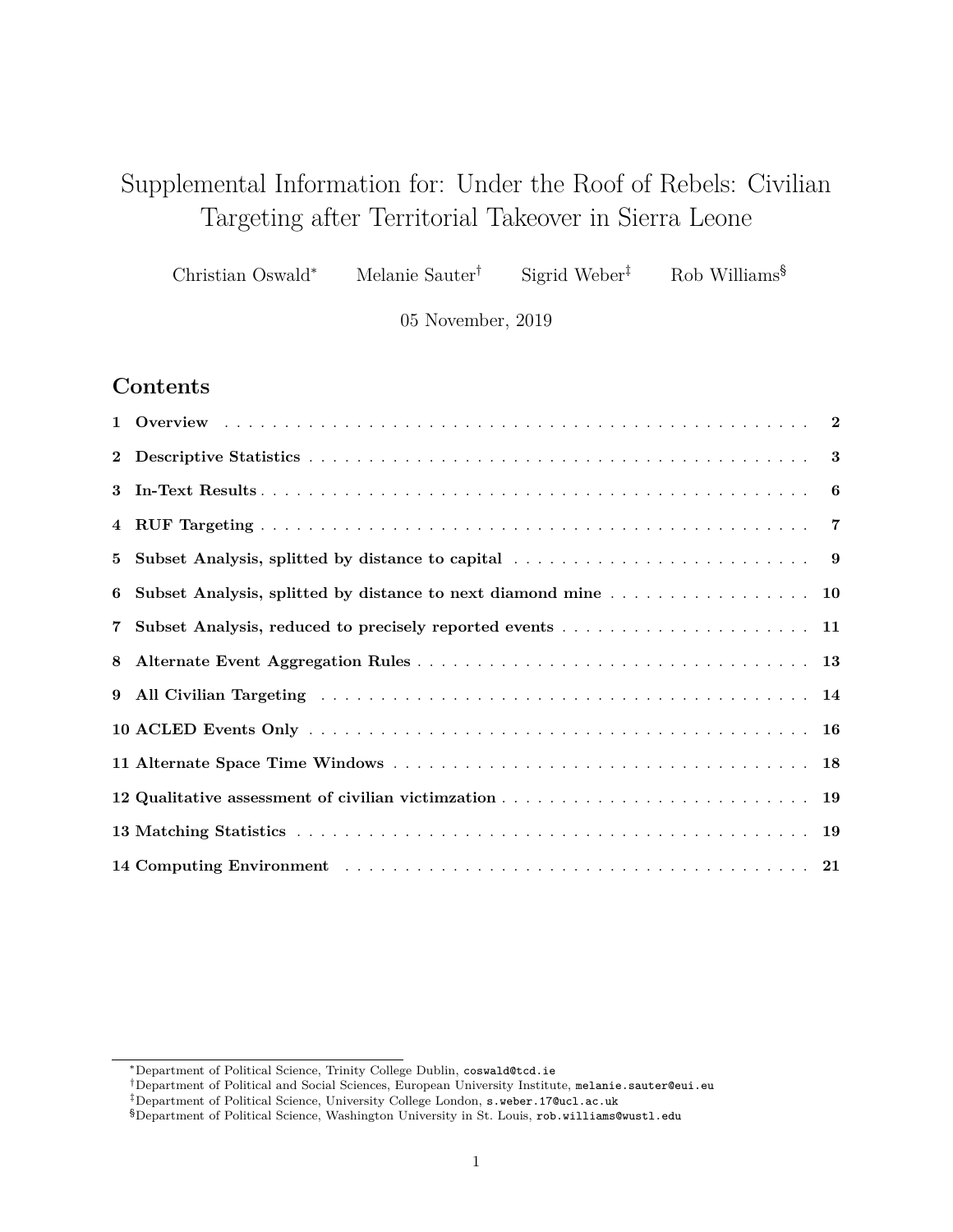## <span id="page-1-0"></span>**1 Overview**

This Supplemental Information contains descriptive statistics for all matching covariates used in the research note (for full matching statistics and estimates for all time-space windows see end of SI). The material first reports different model specifications for the matched wake analysis (MWA) on civilian targeting that can be associated with the RUF (main model presented in the research note). Whenever a model in this SI uses the same modeling choices as the model presented in the research note, difference-in-differences regression is weighted by the number of treatment cases compared to control cases and matched on counts of previous treatment and control events, it is reported **in bold**. This is true even when the model is fit on a different subset of data. However, the modeling assumptions will be the same for all models presented in bold. In addition, models for data subsets are reported: We fit multiple models for all three main rebel groups in Sierra Leone, for areas that are either far or close from the capital; for areas where diamond mines are close-by or not, and for only precisely reported events. Robustness tests are also provided by reporting models that only use ACLED events and alternate space-time windows. We also provide a qualitative assessment of our dependent events in ACLED and GED data to provide more background on the violence against civilians conducted by the RUF.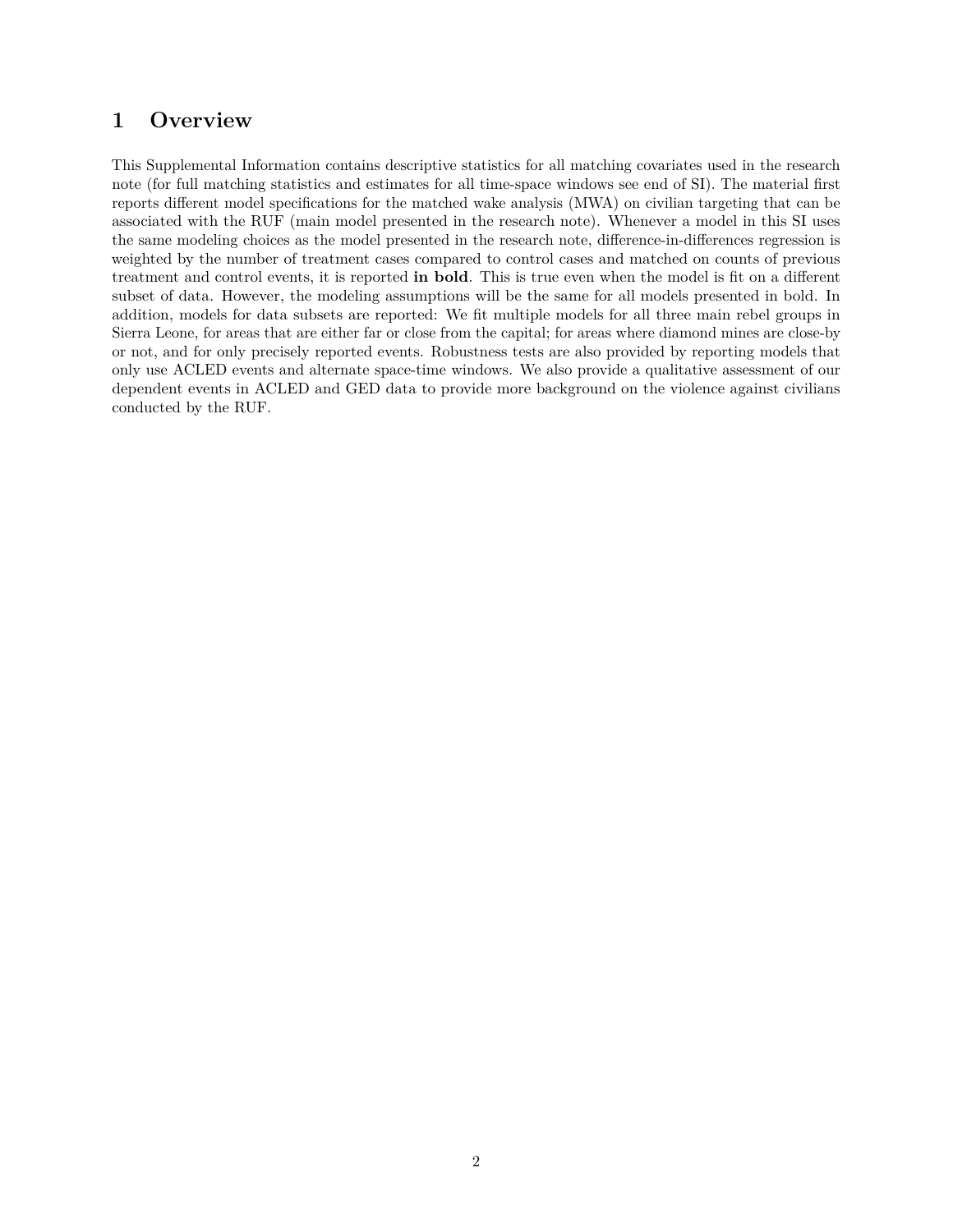# <span id="page-2-0"></span>**2 Descriptive Statistics**

This section presents the distribution and correlation of the 5 matching covariates used in the research note. Furthermore, the empirical cumulative distribution function of civilian fatalities in the UCDP One Sided Violence Dataset is reported. In addition, it presents the distribution of population density compared to the location of treatment, control, and dependent events.



Figure 1: Distributions of matching covariates.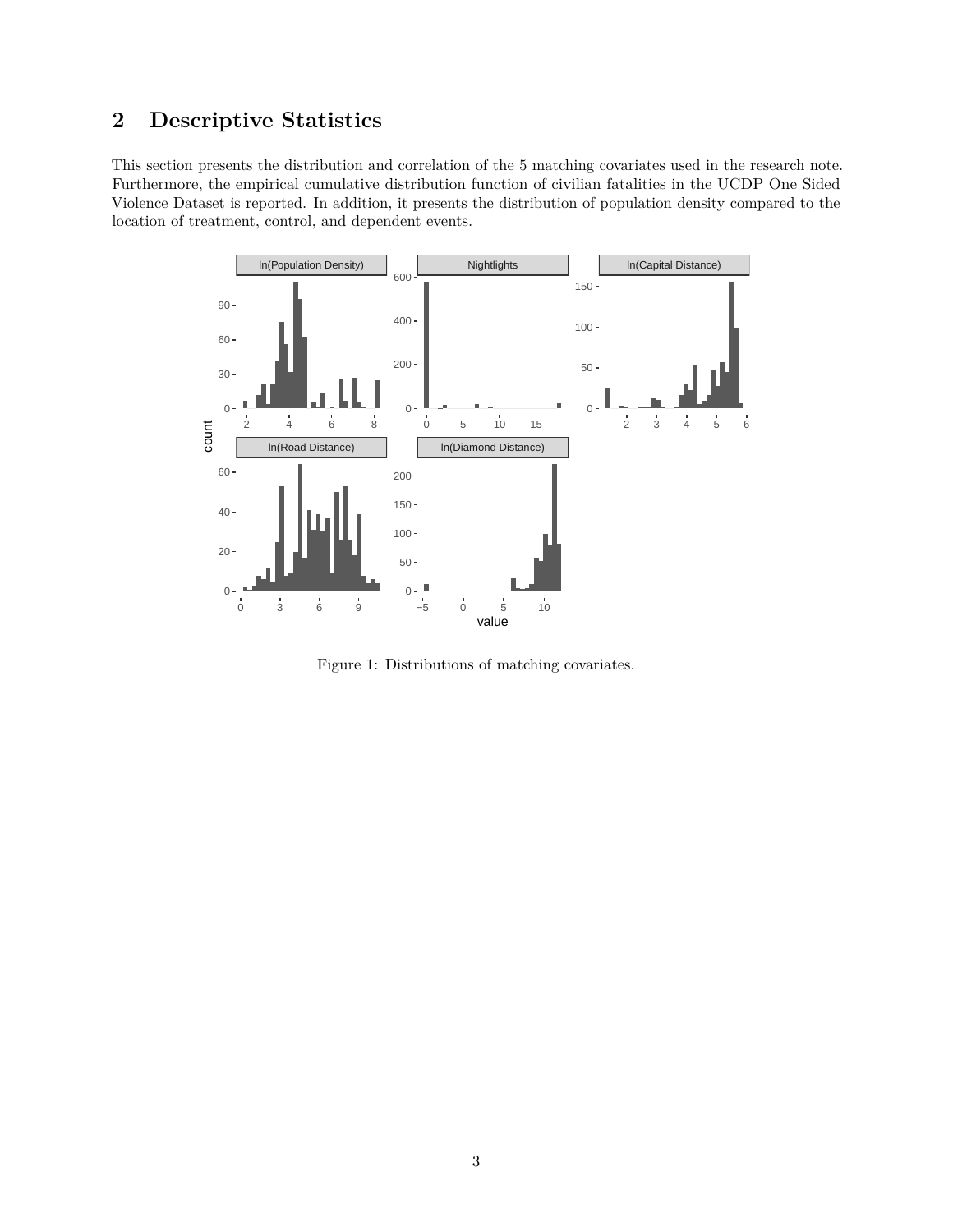

Figure 2: Correlation of matching covariates.



Figure 3: Empirical CDF of civilian fatalities inflicted by each rebel group in the UCDP One Sided Violence Data.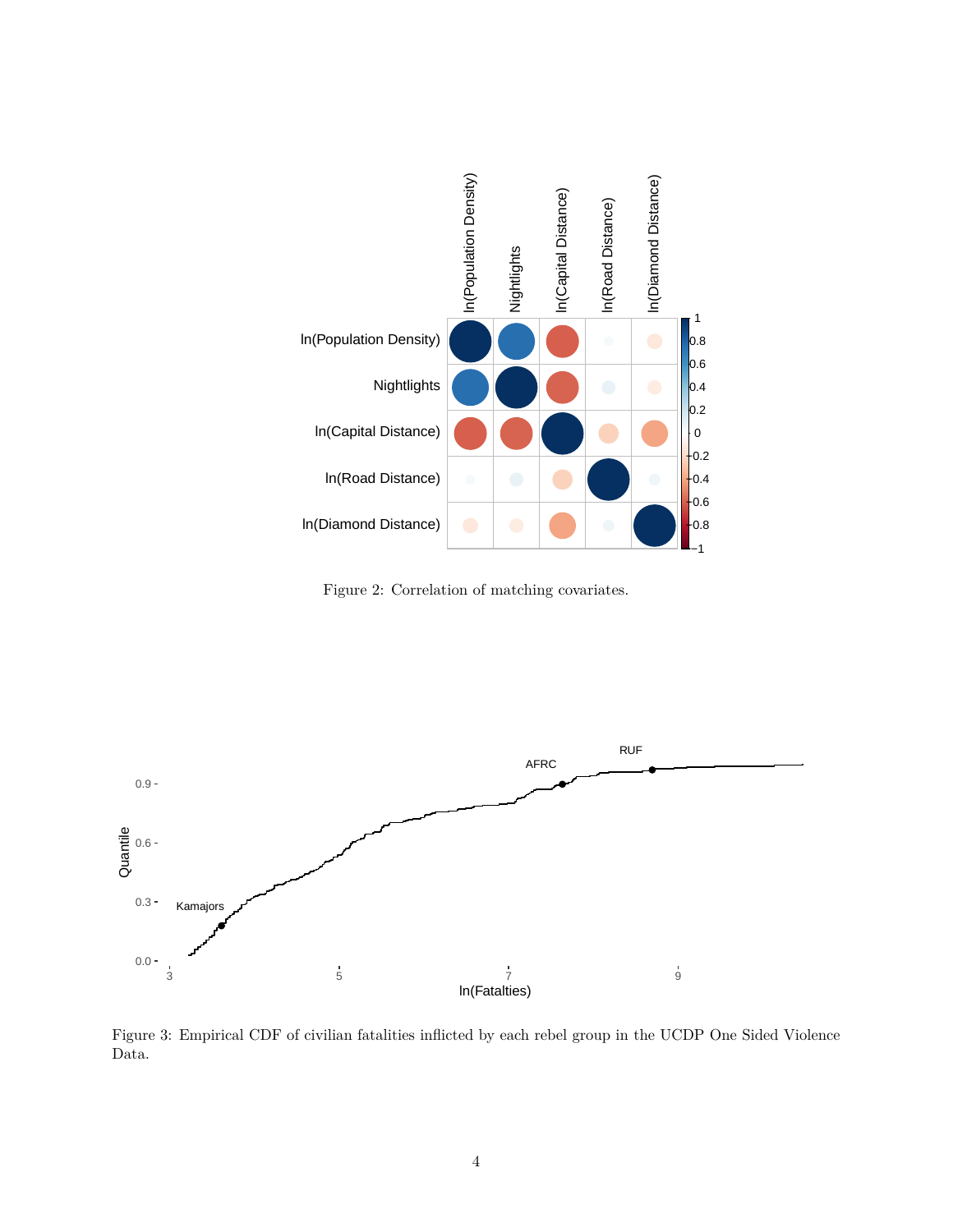

Figure 4: Distribution of (logged) population density in  $\mathrm{km}^2$  and events. Chiefdom boundaries in black.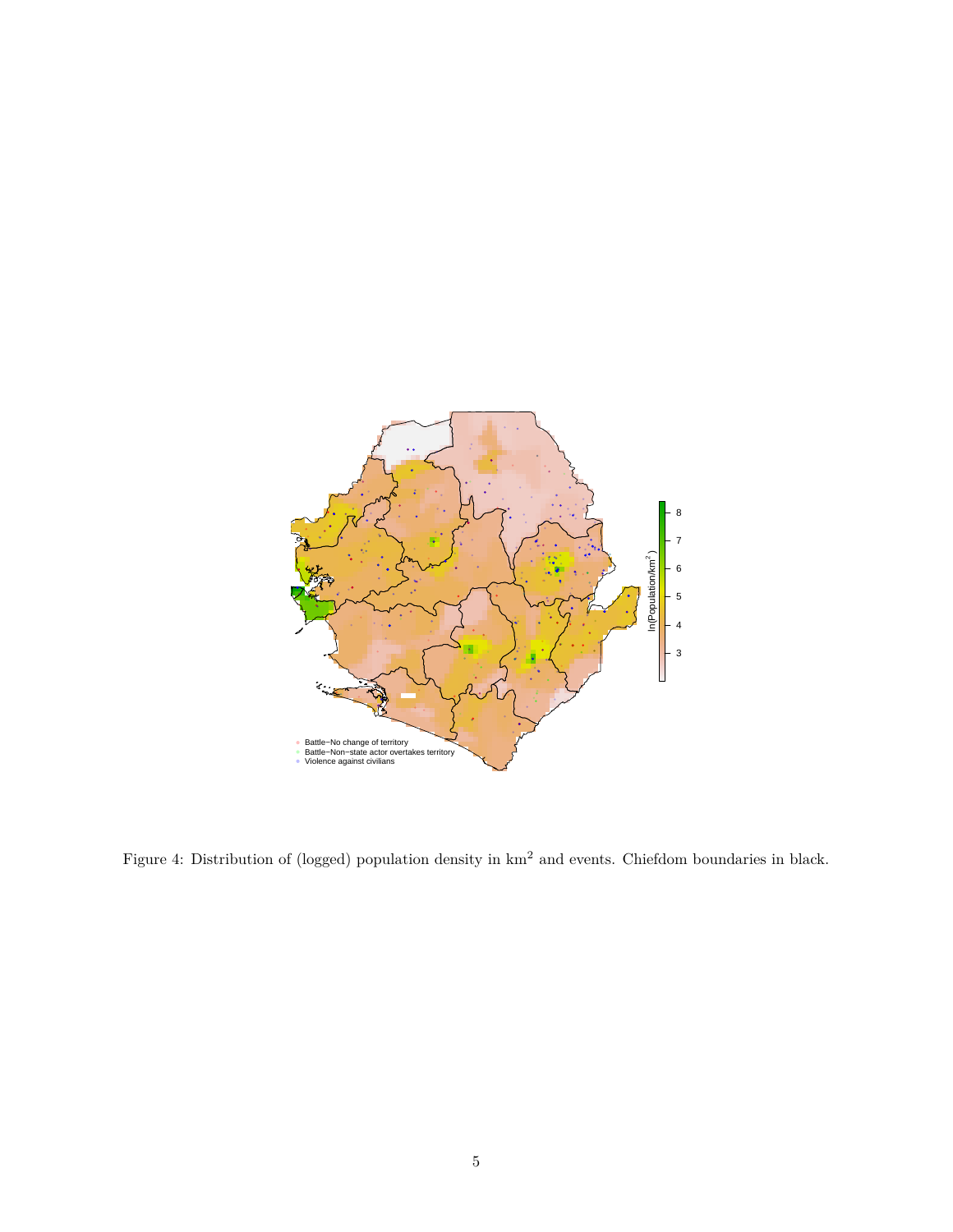# <span id="page-5-0"></span>**3 In-Text Results**

This section presents any numerical results or data descriptions presented in-text in the research note.

- Total count of civilian targeting events in ACLED on 8. 5: 1004
- Total count of civilian targeting events in GED on p. 8: 318
- Total count of civilian targeting events in ACLED and GED on p. 8: 1322
- Number of duplicate civilian targeting events identified by meltt and excluded from our analysis: 18
- Count of RUF civilian targeting events in ACLED in footnote 4: 674
- Count of RUF civilian targeting events in GED in footnote 4: 143
- Count of RUF civilian targeting events in ACLED and GED in footnote 4: 817
- Total count of civilian targeting events by peacekeeping forces in footnote 5: 59
- Number of unique groups in ACLED in footnote 5: 16
- Overlap of events between ACLED and GED on p. 17: 0.0138037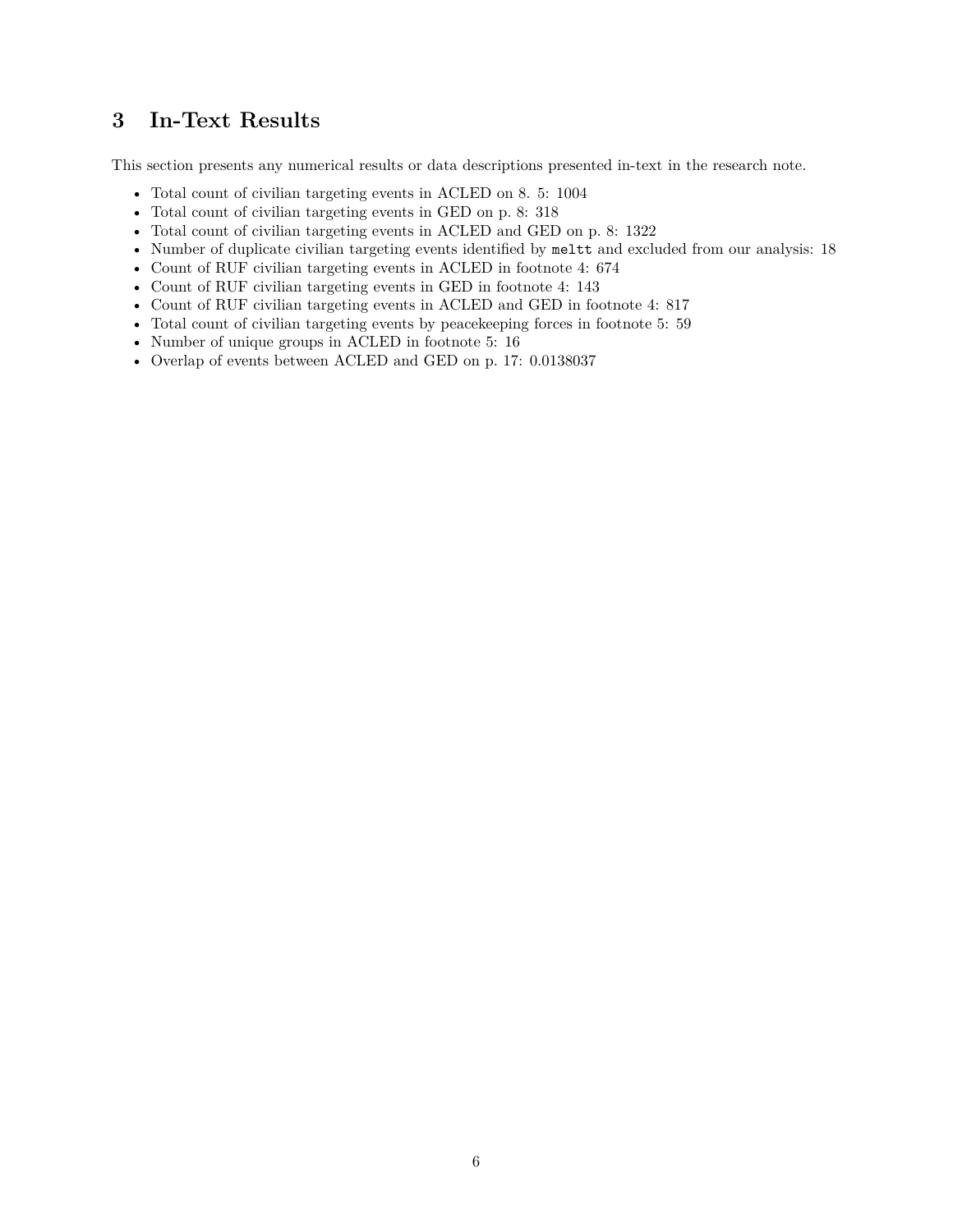## <span id="page-6-0"></span>**4 RUF Targeting**

This section presents results from models that test the effect of RUF territorial takeover on subsequent civilian targeting by the RUF. This means that the dependent variable is only civilian targeting events that can be attributed to the RUF. After presenting the frequency of treatment, control, and dependent events in the dataset, we report different model specifications.



Figure 5: Frequency of treatment, control, and dependent events.

From upper left to bottom right, the matched wake analysis included (1) no weighting or controlling for overlapping events, (2) controlling for previous treatment and control events, (3) omitting overlapping wakes, (4) weighting to account for unbalanced treatment, **(5) weighting and controlling for previous events**, (6) weighting and omitting overlapping events. As this is the data sample used in the paper, Figure (5) in this section replicates the model presented in the paper.

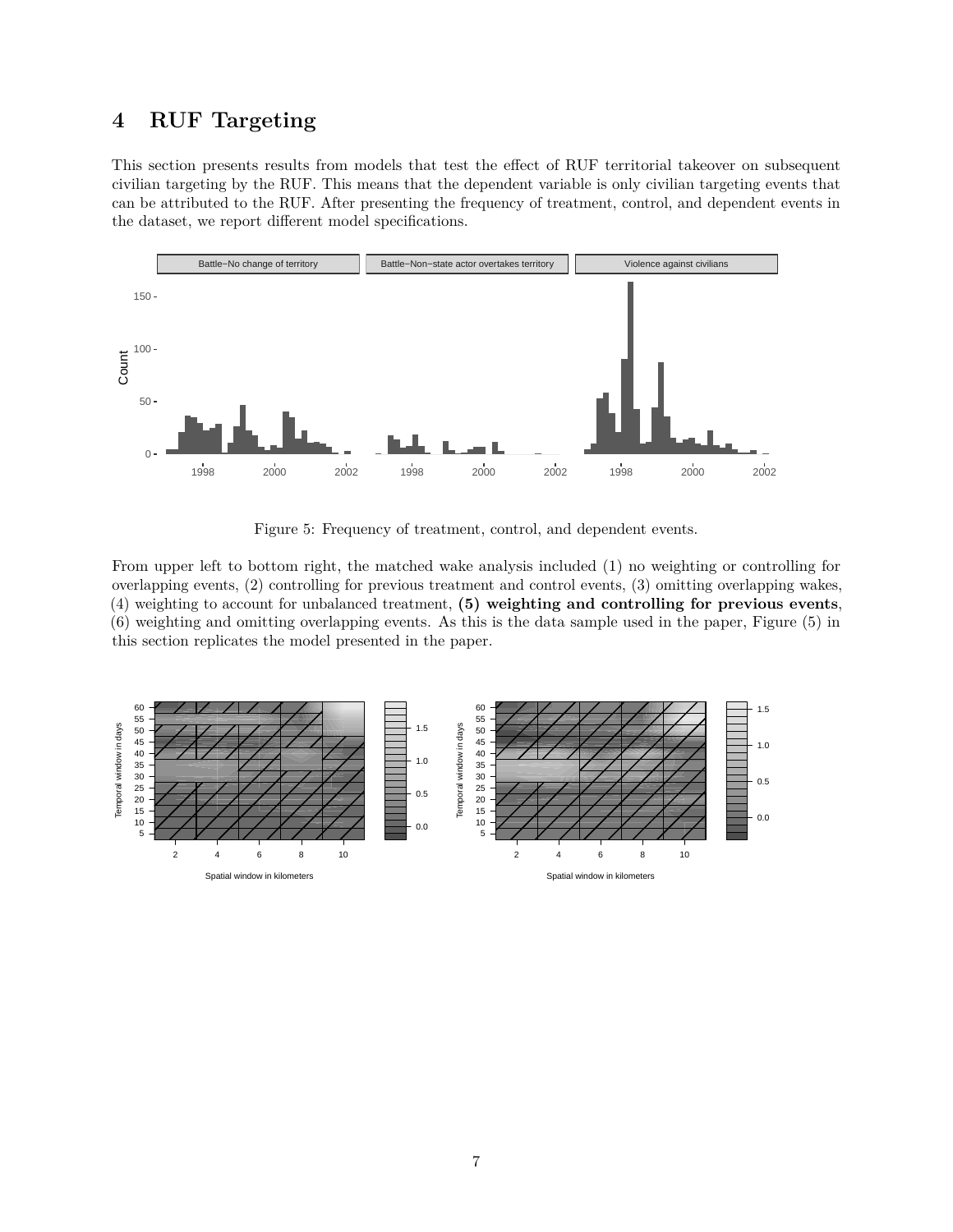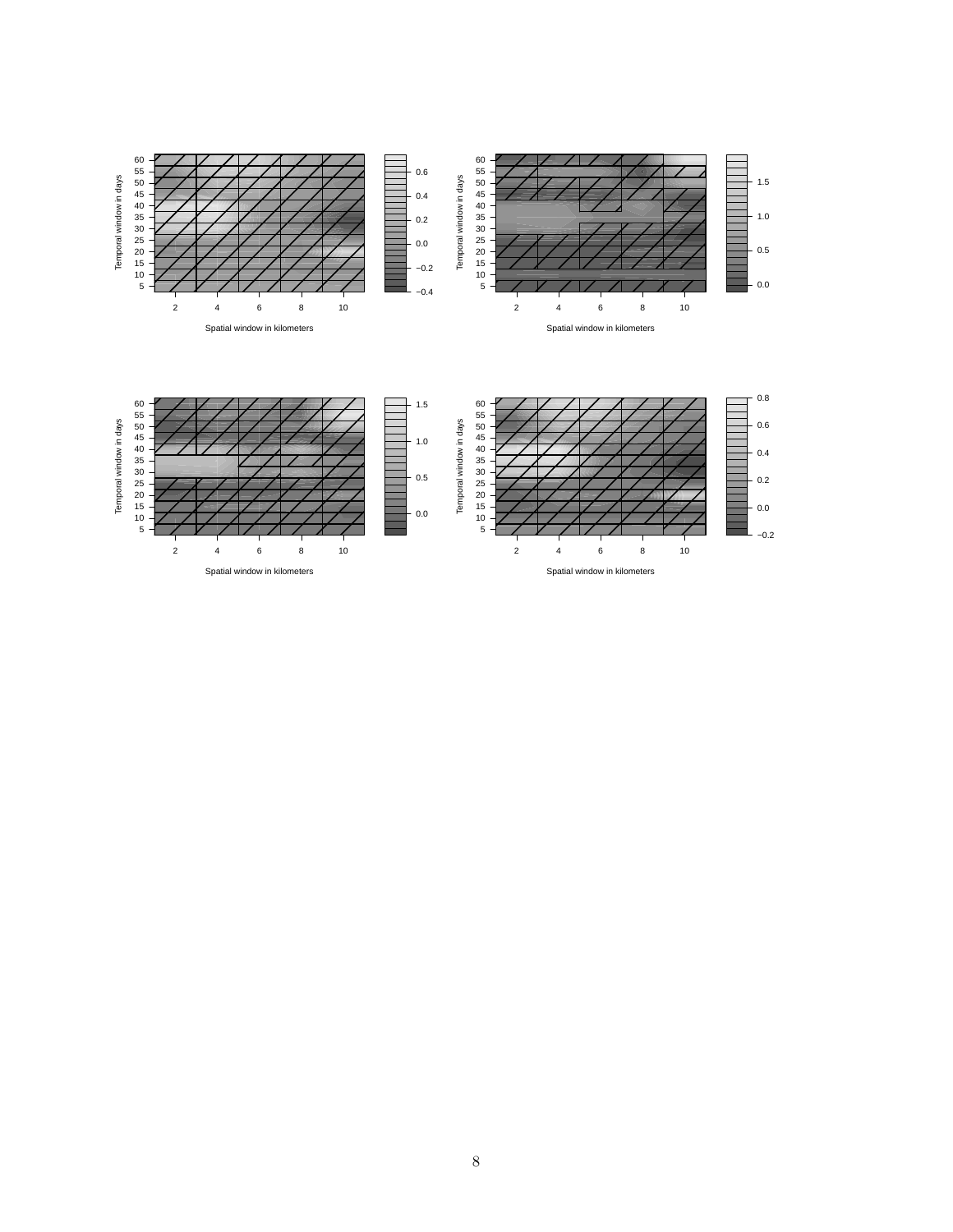## <span id="page-8-0"></span>**5 Subset Analysis, splitted by distance to capital**

This section presents results for splitting the data into two subsets depending on the median distance to the capital. The effect of territorial capture on subsequent RUF civilian targeting is shown for **(1) observations under the median distance to the capital only** and **(2) observations above the median distance to the capital**. Both regressions are weighted to account for unbalanced treatment and control events; and matching on previous events is included. This subsetting shows that we observe a positive treatment effect only if events take place far from the capital. This is likely the case because the government often retakes territory close to the capital before rebels can establish control.

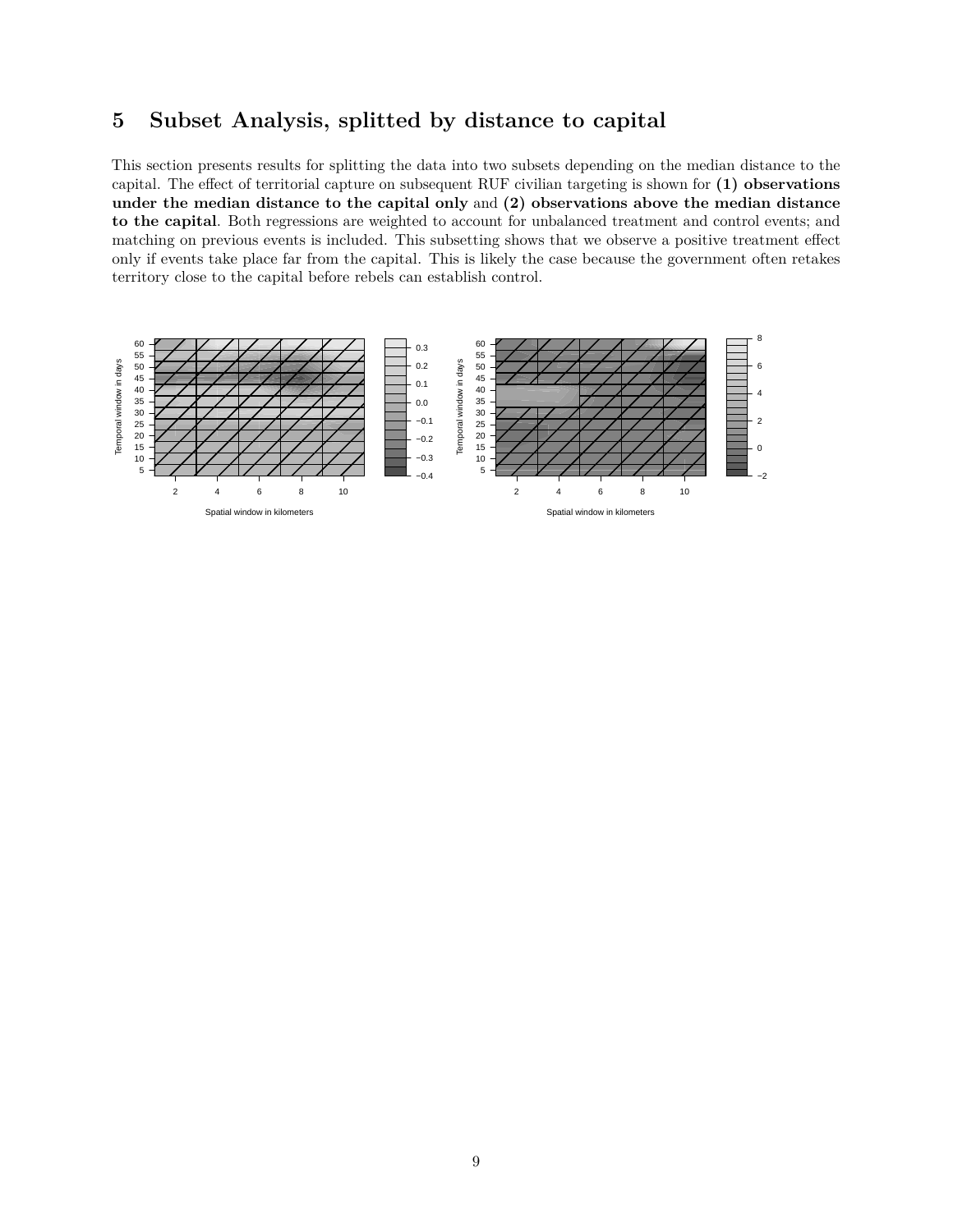#### <span id="page-9-0"></span>**6 Subset Analysis, splitted by distance to next diamond mine**

This section presents results for splitting the data into two subsets depending on the median distance to the next diamond mine. The effect of territorial capture on subsequent RUF civilian targeting is shown for **(1) observations under the median distance to diamond mines** and **(2) observations above the median distance to diamond mines**. Both regressions are weighted to account for unbalanced treatment and control events; and matching on previous events is included. With this subsetting we aim to explore if our mechanism holds true for regions with and without diamond resources as this might change incentives for the RUF to attack civilians. Indeed we find that the RUF conducted more attacks against civilians in areas where they could extract resources, violently forcing civilians to work in mines. This suggests that transition periods are only particularly violent if civilian support is not the main resource rebel groups rely on.

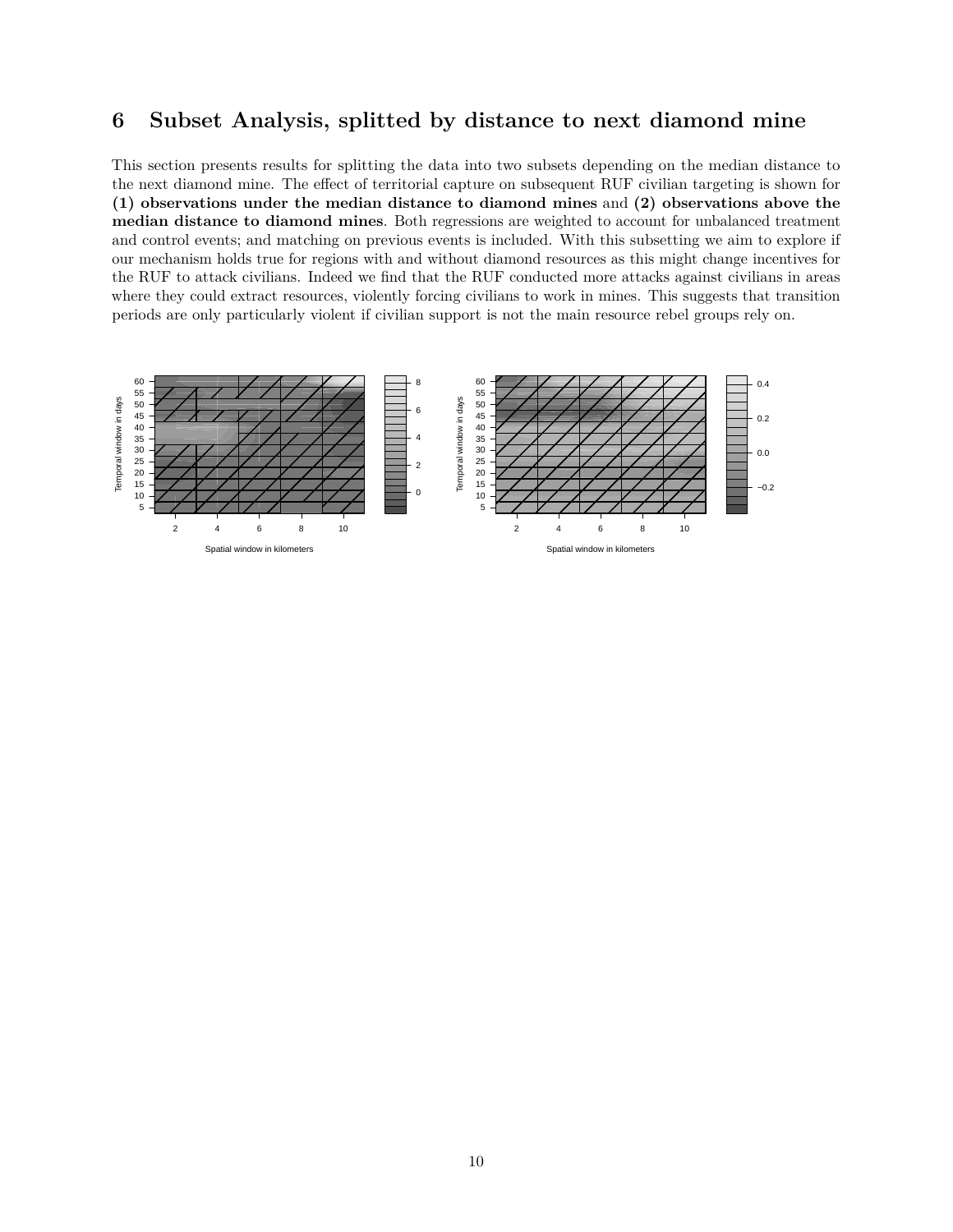#### <span id="page-10-0"></span>**7 Subset Analysis, reduced to precisely reported events**

This section presents the effect of territorial capture on subsequent RUF civilian targeting for precisely reported events only. In terms of data quality in ACLED and GED, an in-depth comparison for two country years, Algeria 1997 and Burundi 2000, has shown that there can be huge differences. It was shown that for Algeria 1997 52 % of events and for Burundi 2000 25 % of events in ACLED suffered one or more problems, such as incorrect region and/or location (administrative level 1 and 2), incorrect geoprecision code (i.e. events were given a code not corresponding to actual location information), double-coded and missing events, compared to 5 and 2 %, respectively, for GED (Eck 2012, 131). This led to for example locating an event 150 km away from its actual location since villages/towns had the same name but were in different regions. Furthermore, ACLED by default uses the provincial capital as location if a news article only mentions the province name whereas GED uses the centroid point if available and the provincial capital only if this point is missing. Related to this it was shown that the geoprecision code, which ranges from 1-3 for ACLED and 1-7 for GED and 1 meaning exact location information for both datasets, was inaccurate in 29 % of events for Algeria and in 18 % of events for Burundi. As a result, ACLED may introduce systematic bias by attributing events to provincial capitals when in fact they took place in rural areas (Eck 2012, 132). In fact for Africa 1997-2010 ACLED has the highest value of geoprecision for 77 % of violent events whereas GED has this level only for 29 %. Quite a few countries show levels of well above 90 % geoprecision which seems to be driven by the above mentioned practice given the three-level process employed for GED to ensure accuracy and given that fighting often takes place outside urban areas.

The models presented in this sections use data that was restricted to ACLED events where either the exact town or a small part of a region are known (ACLED geo-precision codes 1 & 2). From the GED data, only events where the exact point or a maximum of ca. 25 km precision around a point was known were included (GED geo-precision codes  $1 \& 2$ ). The plots show the matched wake analysis for (1) no weighting or controlling for overlapping events, (2) controlling for previous treatment and control events, (3) omitting overlapping wakes, (4) weighting to account for unbalanced treatment, **(5) weighting and controlling for previous events**, (6) weighting and omitting overlapping events.

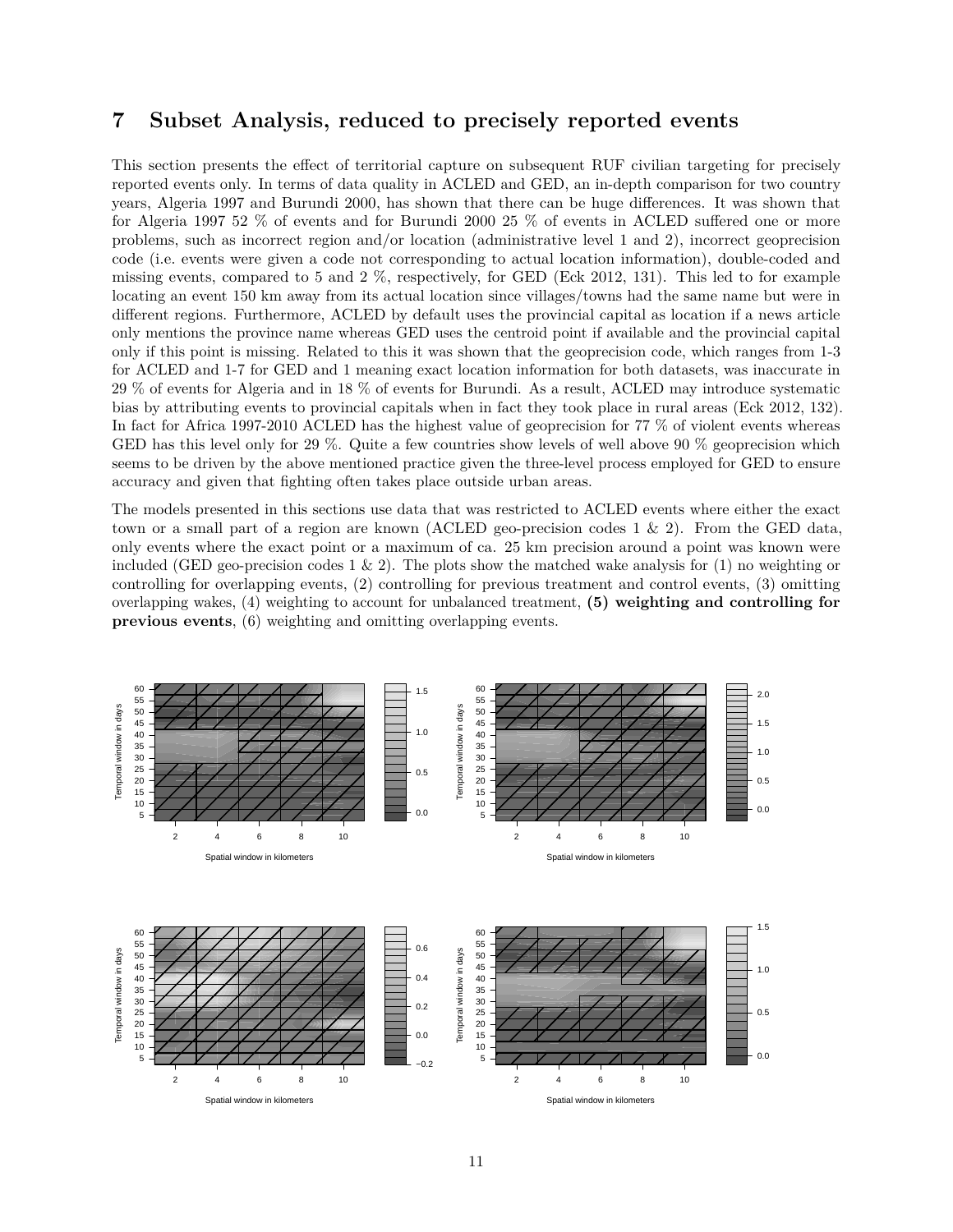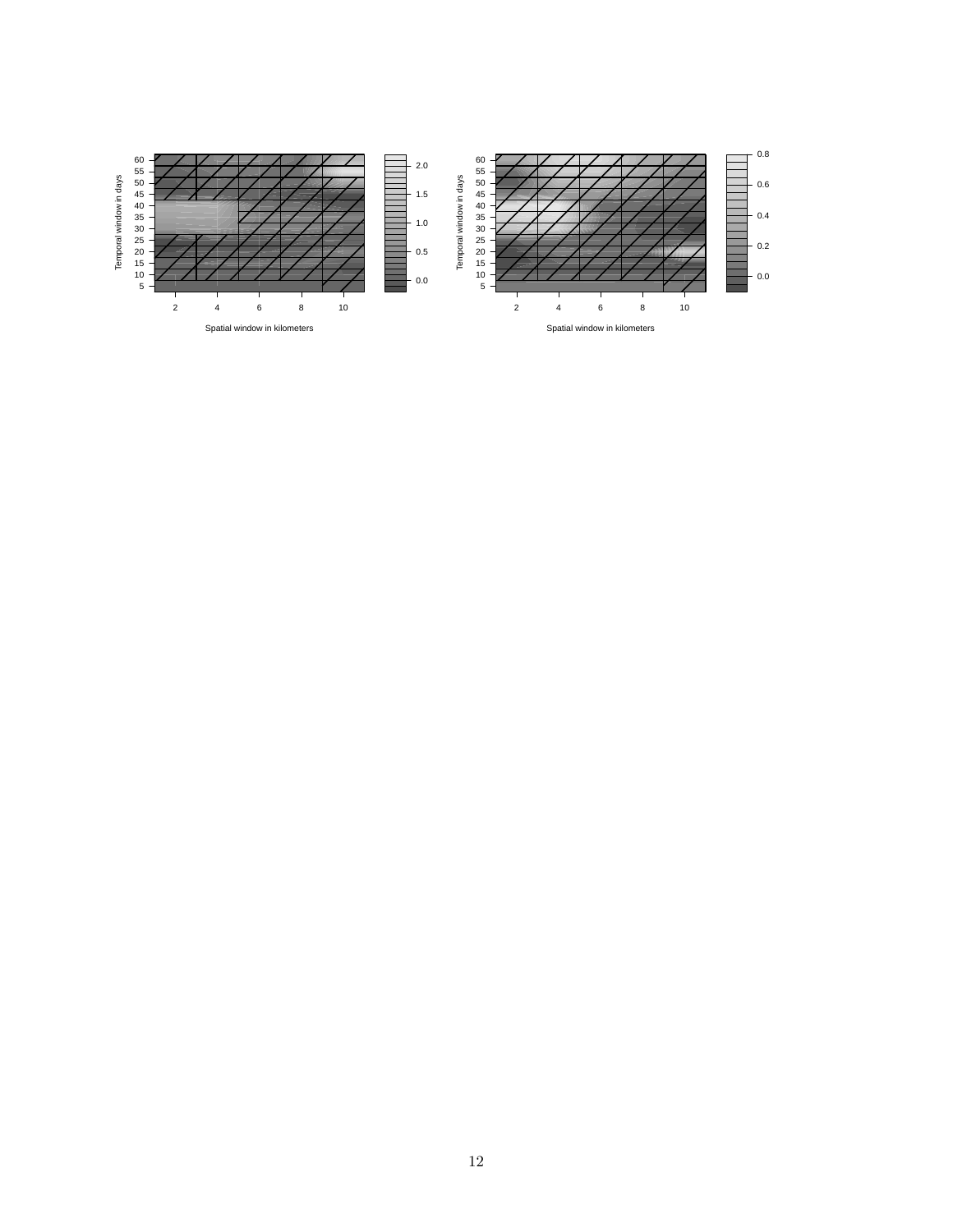# <span id="page-12-0"></span>**8 Alternate Event Aggregation Rules**

In this section we present results using alternate rules in the meltt package to aggregate civilian targeting events from GED and ACLED. In our main analysis presented in the paper, we treat any events that are similar in type as the same event if they occurred within 10 days and 10k of each other. To test the sensitivity of our results to this coding choice, we present an analysis with (1) **a more restrictive aggreation rule (5 days and 5km)** and (2) **a more permissive one (15 days and 15km)**. The restrictive rule identifies 13 duplicated events, the permissive one identifies 27, compared to 18 in our main analysis. This corresponds to a 0.0099693%, 0.0207055%, and 0.0138037% overlap in events for each aggregation rule.

**Restrictive analysis (5 days and 5km)**



**Permissive analysis (15 days and 15km)**

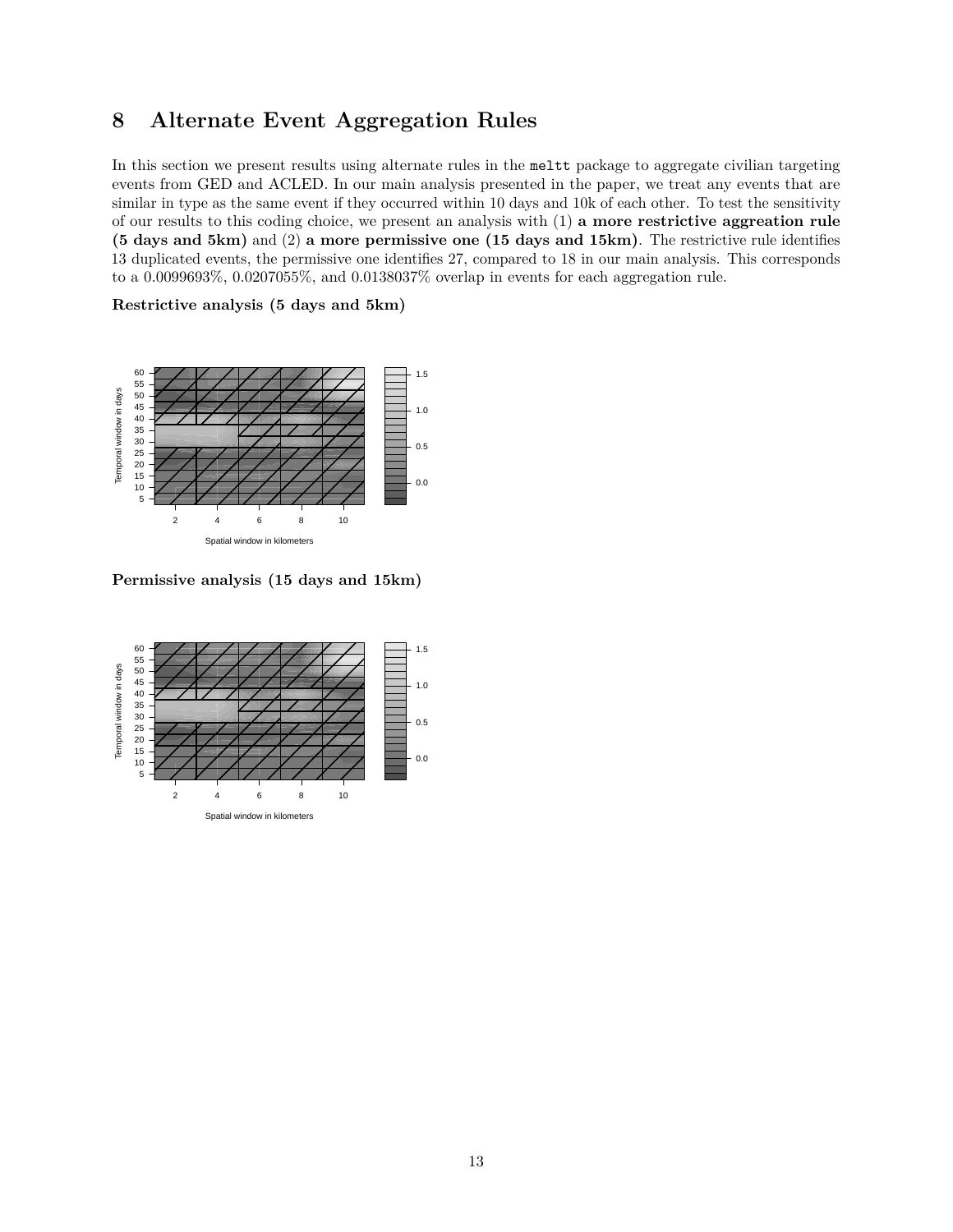## <span id="page-13-0"></span>**9 All Civilian Targeting**

This section presents results from models that test the effect of RUF territorial takeover on subsequent civilian targeting by all of the three main rebel groups (RUF, AFRC, and Kamajors). This means that the dependent variable is only civilian targeting events that can be attributed to any of these three actors. We first present the frequency of events in the data before turning to the different models fitted.



Figure 6: Frequency of treatment, control, and dependent events; all main rebel group events.

The matched wake analysis was specified with (1) no weighting for inbalance or controlling for previous events, (2) controlling for previous treatment and control events, (3) omitting overlapping wakes, (4) weighting to account for unbalanced treatments, **(5) weighting for addressing inbalance and controlling for previous events**, (6) weighting and omitting of overlapping wakes. The point estimates are substantively similar to the models using exclusively RUF civilian targeting, but far fewer space-time window combinations produce statistically significant results. This suggests that including civilian targeting by the other two groups merely adds random noise to the model. Estimates remain unbiased but efficiency goes down; resulting in larger standard errors, and fewer significant combiations. Accordingly, we argue that civilian targeting by a group can be explained by that group's specific strategic actions.

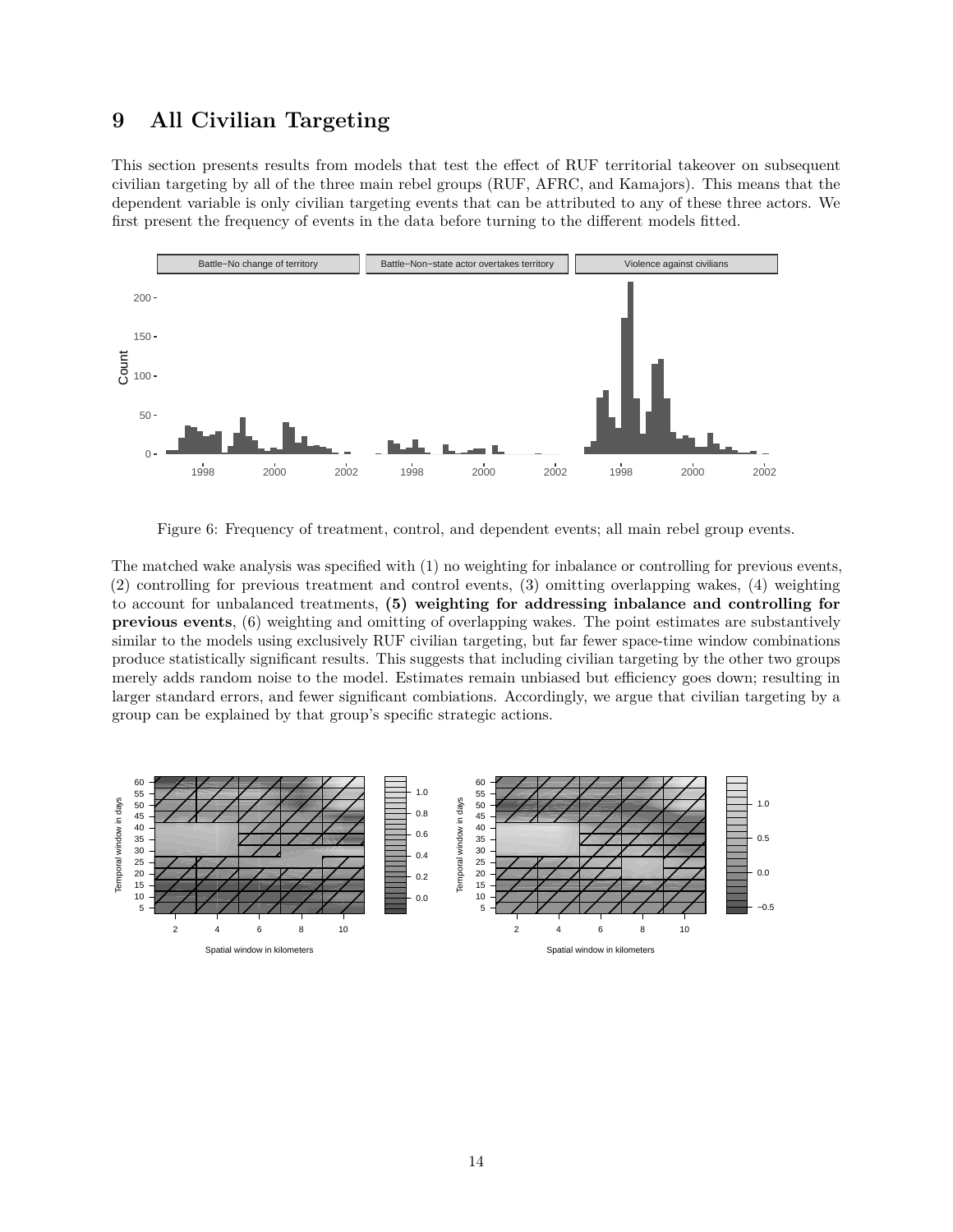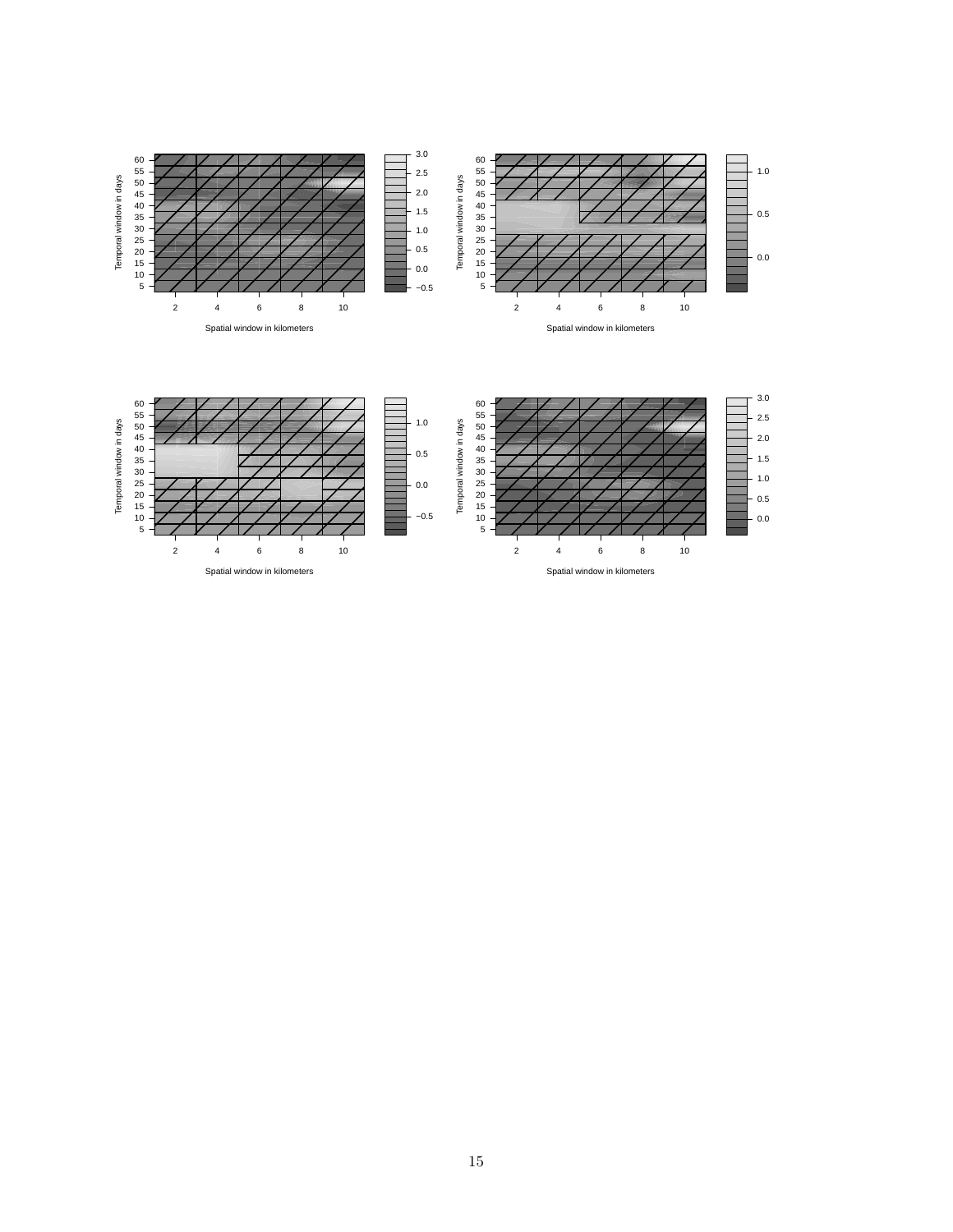## <span id="page-15-0"></span>**10 ACLED Events Only**

This section presents results from models that test the effect of RUF territorial takeover on subsequent civilian targeting using only events included in ACLED. This means that the dependent variable is civilian targeting events that can be attributed to the RUF, but there are fewer civilian targeting events included in the data because events from GED are not merged in. The number of treatment and control events remains unchanged because they both come from ACLED.



Figure 7: Frequency of treatment, control, and dependent events; only ACLED events.

From upper left to bottom right, the MWA for ACLED events only was specified with (1) no weighting or controlling for previous events, (2) controlling for previous treatment and control events, (3) ommitting overlapping wakes, (4) weighted to account for unbalanced treatment, **(5) weighted to account for unbalance and controlled for previous events**, (6) weighted and ommiting of overlapping wakes. We do not find significant results if only ACLED data is used.

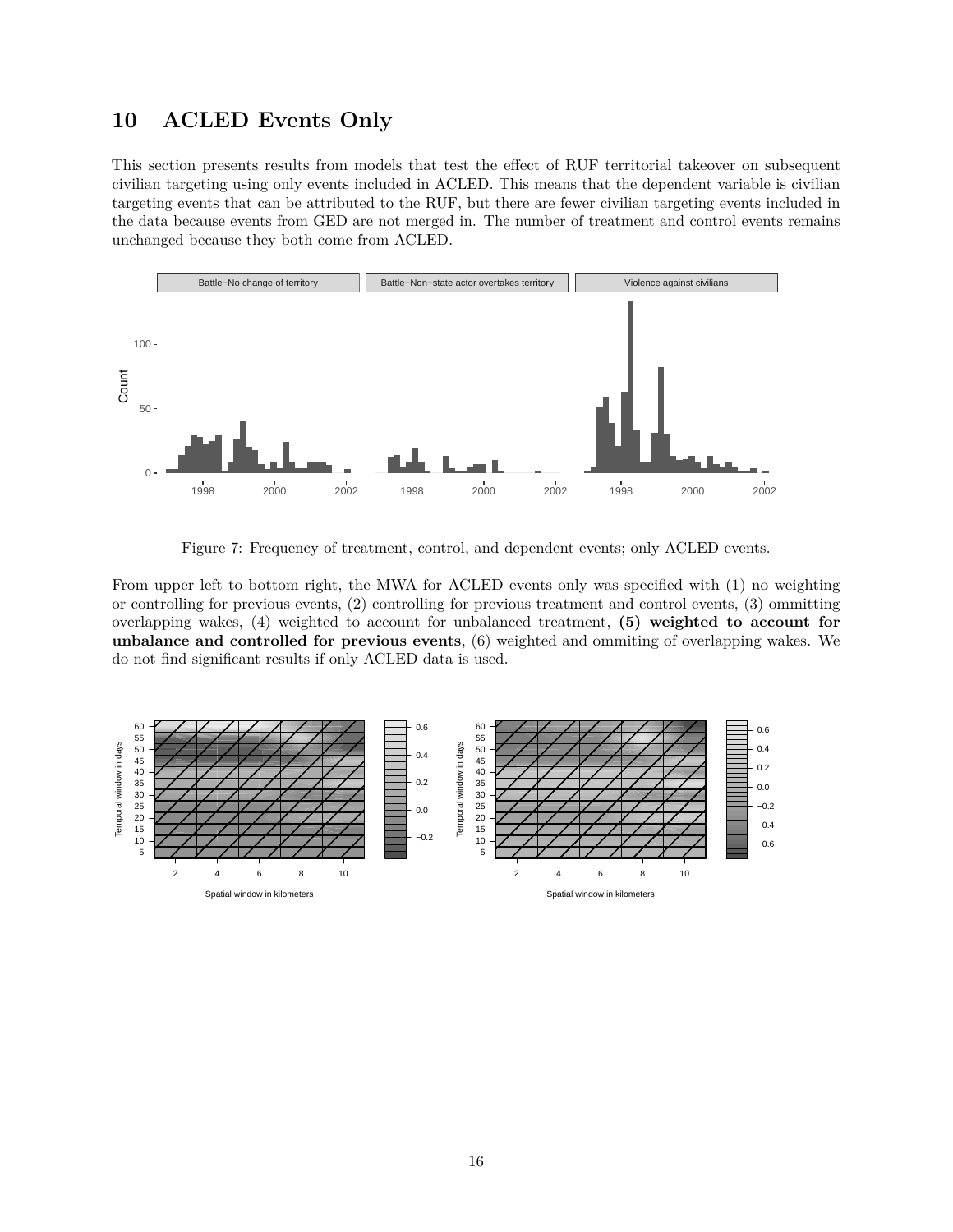

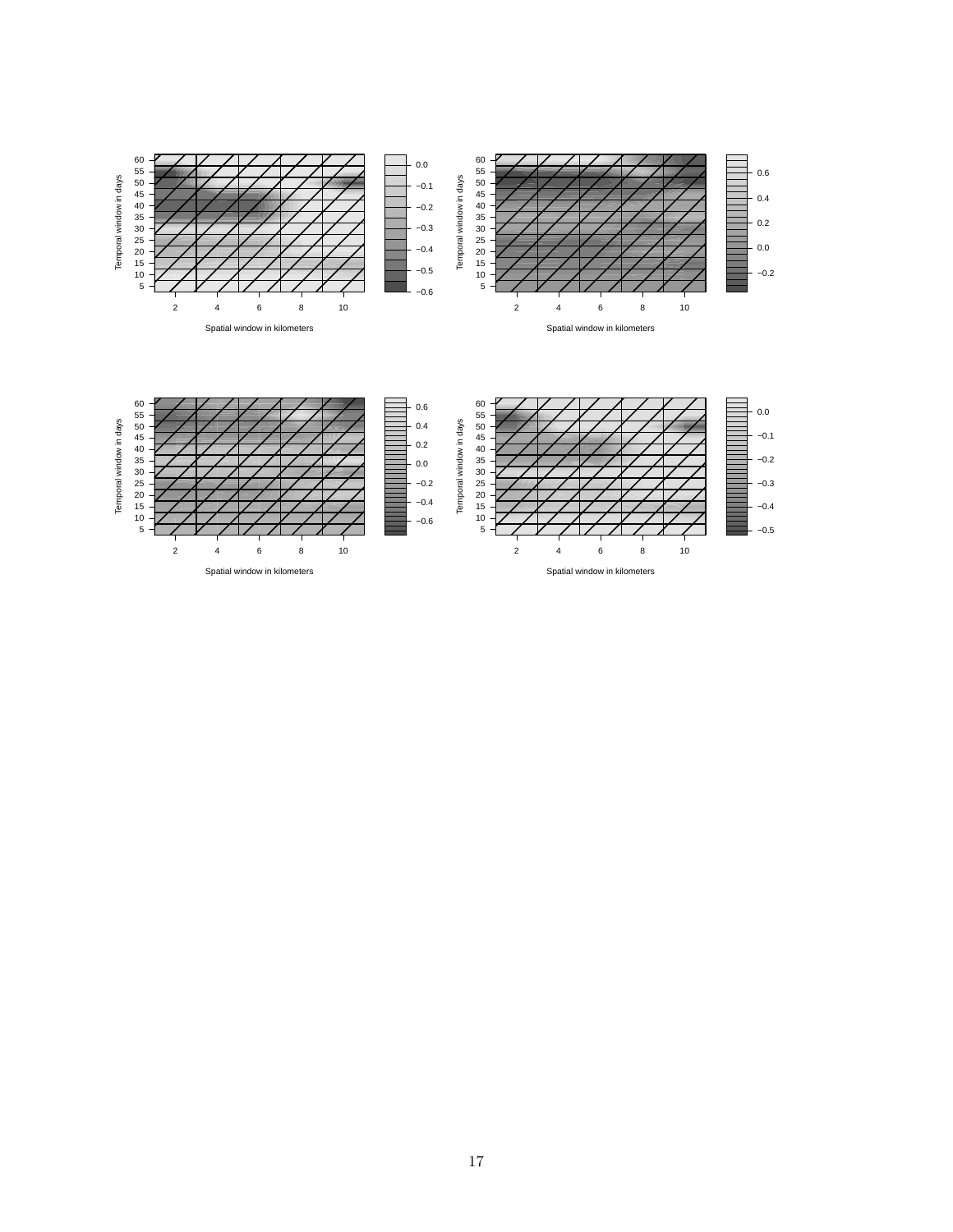## <span id="page-17-0"></span>**11 Alternate Space Time Windows**

This section presents results from models that use finer and coarser spatial and temporal resolutions in the construction of the space time windows. The main model specification as presented in the research note was used (weighted to account for unbalanced treatment and controlling for previous treatment and control events). From upper left to bottom right, the windows were chosen the following: **(1) two day window**, **(2) ten day window**, **(3) 1km spatial window**, (4) **3km spatial window**.

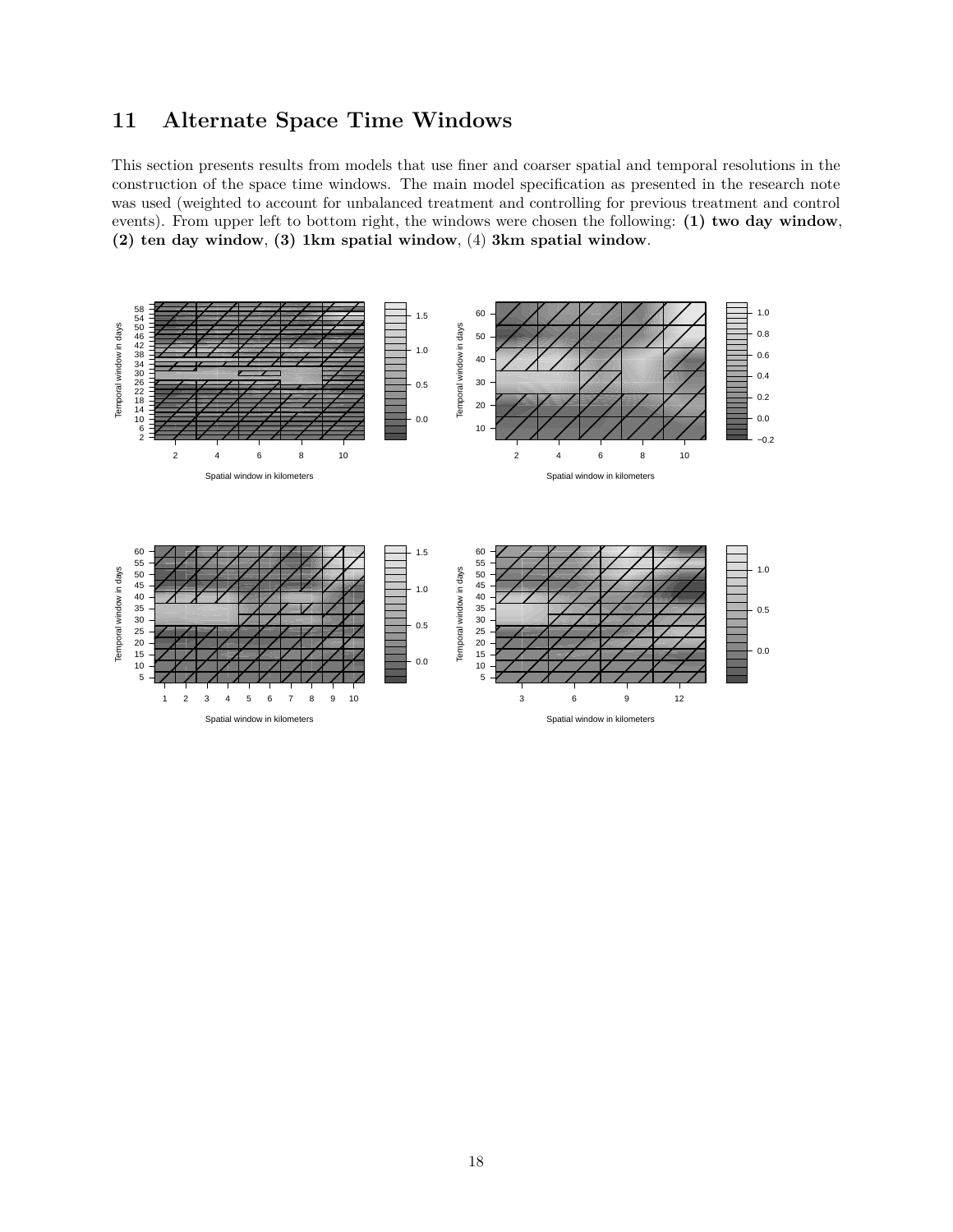## <span id="page-18-0"></span>**12 Qualitative assessment of civilian victimzation**

To complement our quantitative analysis, we provide a random extract of our data on civilian targeting as recorded by ACLED and GED to illustrate how the RUF interacted with civilians in their territory. The table below displays 25 dependent events of civilian victimization and provides a short description of what happened during this event based on news sources. In general, ACLED uses "(1) information from local, regional, national and continental media is reviewed daily; (2) NGO reports are used to supplement media reporting in hard to access cases; (3) regionally focused news reports and analyses are integrated to supplement daily media reporting" (see ACLED codebook 2017, 30). GED, on the other hand, uses "1. global newswire reporting 2. global monitoring and translation of local news performed by the BBC 3. secondary sources such as local media, NGO and IGO reports, field reports, books etc" (see Croicu/Sundberg 2017, 12). Specific sources are "Reuters News, Agence France Presse (in English), Associated Press, Xinhua (in English) as well as BBC Monitoring" (see Croicu/Sundberg 2017, 12). Overall, a broad variety of sources is used to code event data but these sources might be biased on various dimensions (e.g. urban-rural dimension) and we cannot account for this. The accounts below stem from No Peace Without Justice and only refer to RUF-conducted attacks against civilians.

| Date       | Description                                                         | Motive for civilian killings     |
|------------|---------------------------------------------------------------------|----------------------------------|
| 15/02/1998 | A man was killed with melted rubber after theft of diamond.         | Punishment of non-compliance     |
| 16/03/1999 | Fight between RUF factions led to civilian collateral damage.       | Collateral damage                |
| 24/03/1998 | RUF forces coming to Yeanoh shoot and killed civilians.             | Unclear indiscriminate violence  |
| 15/11/1999 | RUF abducted civilians; one civilian appointed to settle disputes.  | Use of civilians to make revenue |
| 23/06/2000 | Peacekeeper accidentially bombed houses, RUF recruited 15 children. | Collateral damage/Recruitment    |
| 27/05/1997 | RUF killed civilian man in response to his complaints.              | Punishment of non-compliance     |
| 01/05/1998 | Abduction and displacement of civilians around territorial capture. | Unclear indiscriminate violence  |
| 01/01/2000 | Abduction of more than 500 people to mine.                          | Use of civilians to make revenue |
| 15/05/1998 | Civilians accused of being government supporters were burnt.        | Punishment of non-compliance     |
| 07/04/1998 | "Operation No Living Thing" kills multiple civilians.               | Unclear indiscriminate violence  |
| 30/06/2000 | RUF trained young civilians for attacks and raped women.            | Use of civilians to make revenue |
| 04/04/1998 | Civilian deaths during "Operation No Living Thing".                 | Unclear indiscriminate violence  |
| 01/01/1999 | RUF killed almost all civilians in town.                            | Unclear indiscriminate violence  |
| 01/06/1998 | Civilians captured.                                                 | Unclear indiscriminate violence  |
| 01/07/1997 | RUF killed all young men, women, and children.                      | Unclear indiscriminate violence  |
| 31/12/1999 | Abduction of NGO workers.                                           | Unclear indiscriminate violence  |
| 31/01/1998 | Killing of civilians during fightings between local rebels.         | Collateral damage                |
| 15/05/1997 | RUF killed accused government supporters.                           | Punishment of non-compliance     |
| 01/03/1998 | Civilian deaths during "Operation No Living Thing".                 | Unclear indiscriminate violence  |
| 15/06/2000 | RUF attacked and killed people to loot property.                    | Use of civilians to make revenue |
| 30/09/1999 | Existence of a "killing field".                                     | Unclear indiscriminate violence  |
| 01/01/1999 | Civilian was killed for "being rude" to RUF.                        | Punishment of non-compliance     |
| 15/11/1998 | Killing of civilians that were accused of hating the RUF.           | Punishment of non-compliance     |
| 24/10/2000 | Exact incident unclear.                                             | Unclear indiscriminate violence  |
| 15/12/1998 | Looting of property and killing of civilians.                       | Unclear indiscriminate violence  |

Table 1: Qualitative assessment of events of civilian victimization

# <span id="page-18-1"></span>**13 Matching Statistics**

See full matching statistics on next page.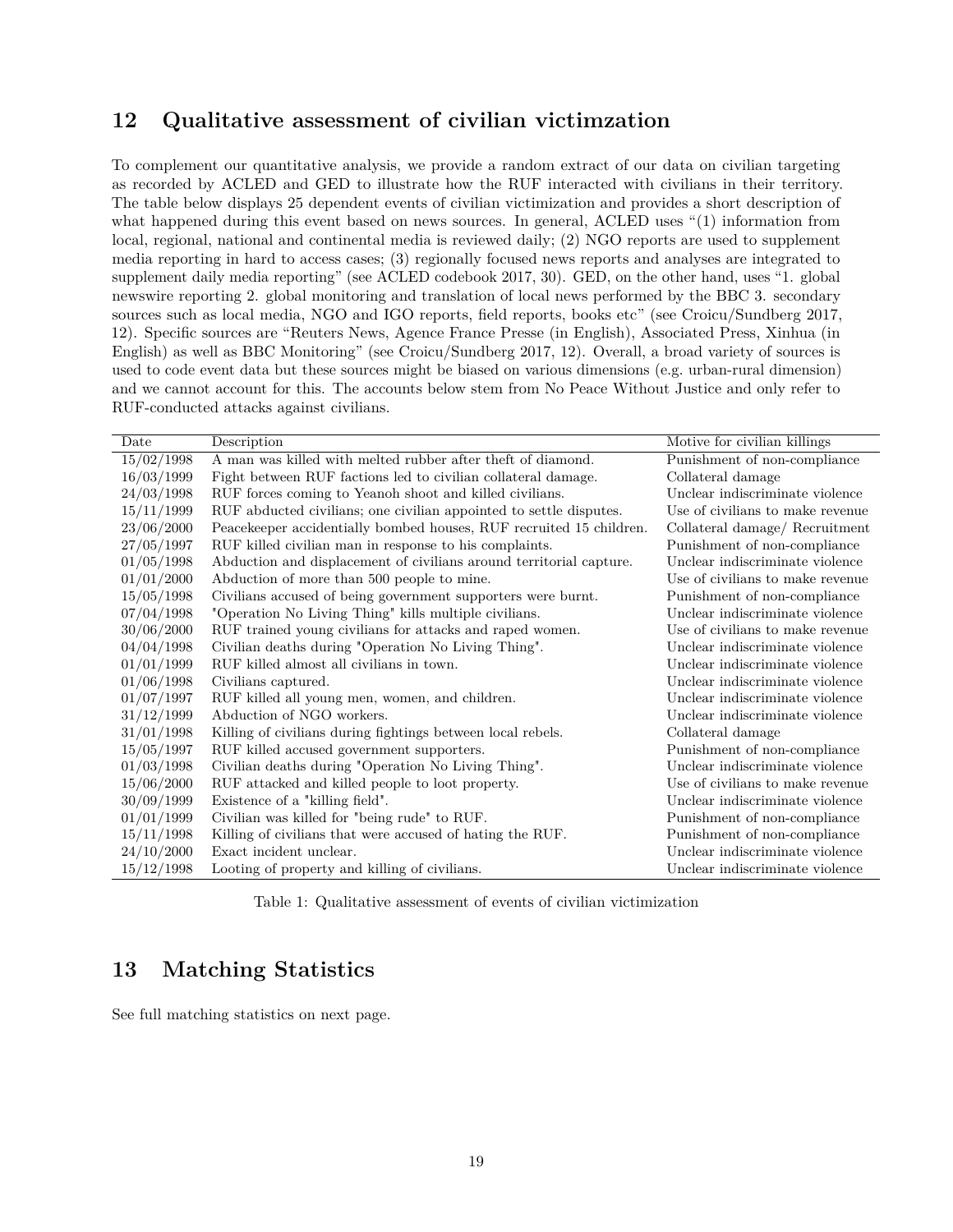|  | いのははないのでのとのかのからのかいというのではないのでのというのではないのではないのでのでいいののではないである。これは、これは、これは、これは、これは、これは、これは、これは、これは、このようなど このというのではない こうてきていい こうてきてき こうきょうきょう |  | $\begin{array}{l} 100.00 \\ 100.00 \\ 100.00 \\ 100.00 \\ 100.00 \\ 100.00 \\ 100.00 \\ 100.00 \\ 100.00 \\ 100.00 \\ 100.00 \\ 100.00 \\ 100.00 \\ 100.00 \\ 100.00 \\ 100.00 \\ 1 \end{array}$ |
|--|-----------------------------------------------------------------------------------------------------------------------------------------|--|--------------------------------------------------------------------------------------------------------------------------------------------------------------------------------------------------|
|  |                                                                                                                                         |  |                                                                                                                                                                                                  |
|  |                                                                                                                                         |  |                                                                                                                                                                                                  |
|  |                                                                                                                                         |  |                                                                                                                                                                                                  |
|  |                                                                                                                                         |  |                                                                                                                                                                                                  |
|  |                                                                                                                                         |  |                                                                                                                                                                                                  |
|  |                                                                                                                                         |  |                                                                                                                                                                                                  |
|  |                                                                                                                                         |  |                                                                                                                                                                                                  |
|  |                                                                                                                                         |  |                                                                                                                                                                                                  |
|  |                                                                                                                                         |  |                                                                                                                                                                                                  |
|  |                                                                                                                                         |  |                                                                                                                                                                                                  |
|  |                                                                                                                                         |  |                                                                                                                                                                                                  |
|  |                                                                                                                                         |  |                                                                                                                                                                                                  |
|  |                                                                                                                                         |  |                                                                                                                                                                                                  |
|  |                                                                                                                                         |  |                                                                                                                                                                                                  |
|  |                                                                                                                                         |  |                                                                                                                                                                                                  |
|  |                                                                                                                                         |  |                                                                                                                                                                                                  |
|  |                                                                                                                                         |  |                                                                                                                                                                                                  |
|  |                                                                                                                                         |  |                                                                                                                                                                                                  |
|  |                                                                                                                                         |  |                                                                                                                                                                                                  |
|  |                                                                                                                                         |  |                                                                                                                                                                                                  |
|  |                                                                                                                                         |  |                                                                                                                                                                                                  |
|  |                                                                                                                                         |  |                                                                                                                                                                                                  |
|  |                                                                                                                                         |  |                                                                                                                                                                                                  |
|  |                                                                                                                                         |  |                                                                                                                                                                                                  |
|  |                                                                                                                                         |  |                                                                                                                                                                                                  |
|  |                                                                                                                                         |  |                                                                                                                                                                                                  |
|  |                                                                                                                                         |  |                                                                                                                                                                                                  |
|  |                                                                                                                                         |  |                                                                                                                                                                                                  |
|  |                                                                                                                                         |  |                                                                                                                                                                                                  |
|  |                                                                                                                                         |  |                                                                                                                                                                                                  |
|  |                                                                                                                                         |  |                                                                                                                                                                                                  |
|  |                                                                                                                                         |  |                                                                                                                                                                                                  |
|  |                                                                                                                                         |  |                                                                                                                                                                                                  |
|  |                                                                                                                                         |  |                                                                                                                                                                                                  |
|  |                                                                                                                                         |  |                                                                                                                                                                                                  |
|  |                                                                                                                                         |  |                                                                                                                                                                                                  |
|  |                                                                                                                                         |  |                                                                                                                                                                                                  |
|  |                                                                                                                                         |  |                                                                                                                                                                                                  |
|  |                                                                                                                                         |  |                                                                                                                                                                                                  |
|  |                                                                                                                                         |  |                                                                                                                                                                                                  |
|  |                                                                                                                                         |  |                                                                                                                                                                                                  |
|  |                                                                                                                                         |  |                                                                                                                                                                                                  |
|  |                                                                                                                                         |  |                                                                                                                                                                                                  |
|  |                                                                                                                                         |  |                                                                                                                                                                                                  |
|  |                                                                                                                                         |  |                                                                                                                                                                                                  |
|  |                                                                                                                                         |  |                                                                                                                                                                                                  |
|  |                                                                                                                                         |  |                                                                                                                                                                                                  |
|  |                                                                                                                                         |  |                                                                                                                                                                                                  |
|  |                                                                                                                                         |  |                                                                                                                                                                                                  |
|  |                                                                                                                                         |  |                                                                                                                                                                                                  |
|  |                                                                                                                                         |  |                                                                                                                                                                                                  |
|  |                                                                                                                                         |  |                                                                                                                                                                                                  |
|  |                                                                                                                                         |  |                                                                                                                                                                                                  |
|  |                                                                                                                                         |  |                                                                                                                                                                                                  |
|  |                                                                                                                                         |  |                                                                                                                                                                                                  |
|  |                                                                                                                                         |  |                                                                                                                                                                                                  |

Table 2: Full matching statistics and representation of results Table 2: Full matching statistics and representation of results